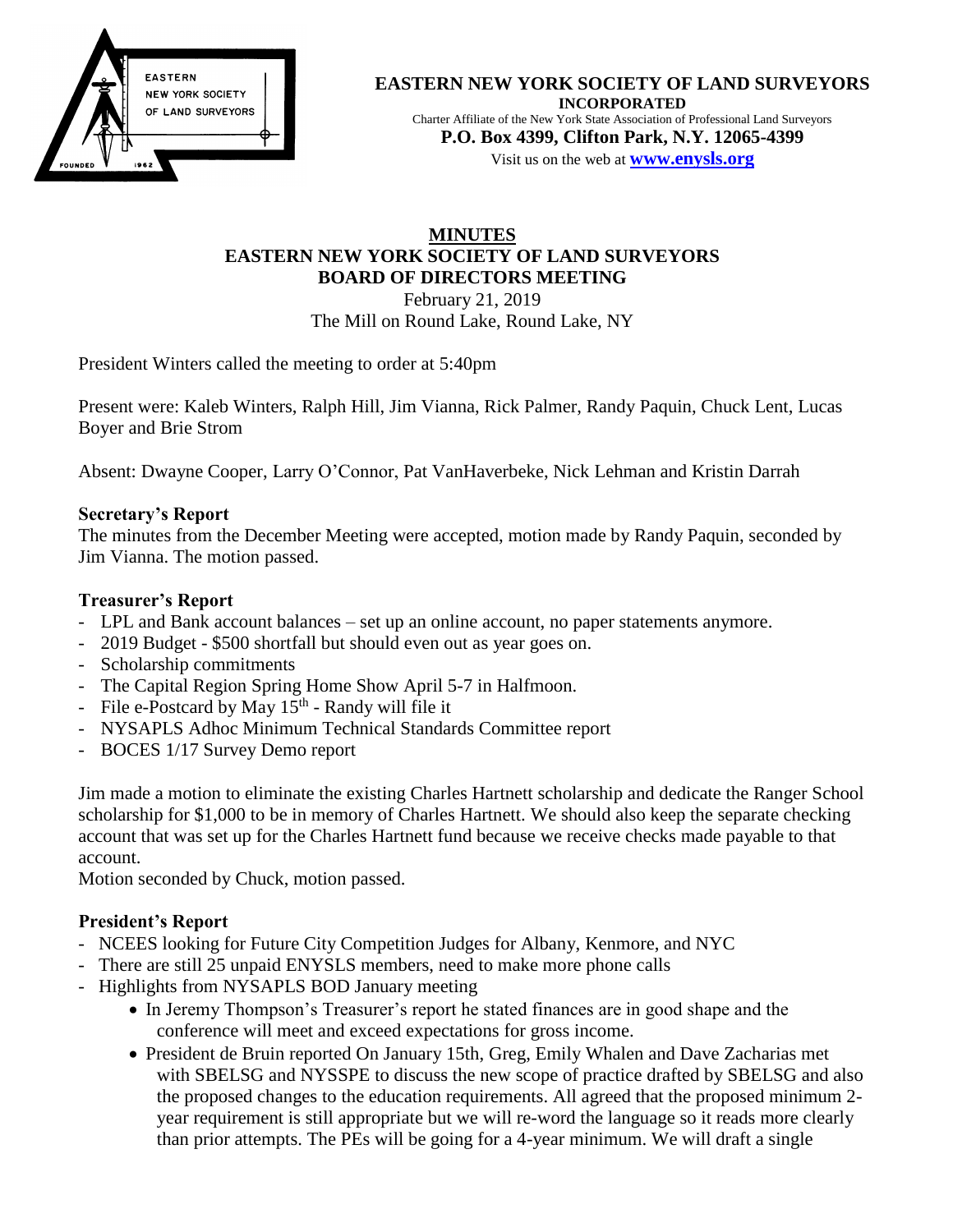education bill combining both LS and PE changes. Lastly, there was discussion about the continuing education requirements. SBELSG is requesting comments on desired changes to the requirements. They recognize that there is a desire by the professions to allow business oriented course to be eligible.

- Greg discussed the letter from Legislative Committee Chairman David Zacharias that was sent out to regional leadership. The letter asks them to follow through with sending the template letter Dave has written urging the State to increase funding and support for the OPD regarding our profession.
- In her Operation's Report, Amber Carpenter reported: She is back from maternity leave. Amber stated that there were currently 663 people registered for the conference.
- Scott Allen reported for the Ethical Practices Committee noting some re-occuring themes the committee has seen in complaints they have received:
- Lack of communication, Engineering companies performing surveying without an LS license, Blatant encroachment upon our profession by unlicensed people using equipment to create and represent surveys such as drones.
- Greg de Bruin reported for the Legislative Committee mentioning a new bill that proposes changes to the prevailing wage law that could potentially expand prevailing wage to include private developments. A coalition of statewide business groups has been formed in opposition of the bill. He also reported ACEC has recently reached out to the design professions to invite them to participate in a coalition who has retained legal insight on MWBE issues.
- In Steve Boddecker's LSPAC report he talked about the LSPAC Reception Fundraiser to be held later that night. Steve stated that the LSPAC had taken in \$9,700 since its inception and had spent \$4,800 towards efforts to support our profession to date.
- In Patti Brooks' NSPS report she stated that Mark Sargent of the NHLSA is the NSPS new Vice President and he will be attending the NYSAPLS conference to represent NSPS. Patti also stated that a team of students from Alfred State would be attending the NSPS Student Competition on April 10th in Arlington, VA. The Shaw Fund is helping the students financially with their travel expenses. Patti went on to mention that the NSPS has sent amendments to all states who currently hold a Memorandum of Understanding (MOU) with NSPS for 100% membership to update the language to current practices and allow for dues increases. NYSAPLS signed our existing MOU in 2012.
- Greg de Bruin reported for the Strategic Planning Committee stating that Joe Malinowski had stepped down as chairman and Adolf Jonietz would be the new incoming chairman. Greg mentioned he is looking for multiple committee members to fill seats on various committees. Greg asked for a motion to accept the committee members he had chosen to date, a motion was made by Jason Graf and seconded by Tom Cerchiara, the motion was passed unanimously.
- Glenn Watson reported on behalf of the Awards and Nominations Committee noting the Pillars of Excellence Awards will be given at the awards luncheon on Monday.
- In Lem Morrison's Public Relations report he introduced Sarah-Becca Smith Andrew Mangini from Gramercy who were in attendance at the meeting. Lem stated that Gramercy would officially start their contracted work on February 1, 2019. The Gramercy team will begin by working with staff and the PR committee to conduct research and look for member recommendations to form a plan with a 12-month time line. Lem asked the regionals to participate and extend their local knowledge. Lem mentioned Steve Miller attended the New York State School Counselors Association tradeshow in Bolton Landing, November 15-18, 2018. He reported on some upcoming opportunities that the NYSAPLS PR committee is looking to participate in this March, 2019:

United Federal Teachers School Counselors Conference Fabius Pompey Career Fair National Surveyors Week

• In Roy Garfinkel's Adhoc Minimum Standards Committee report he stated that the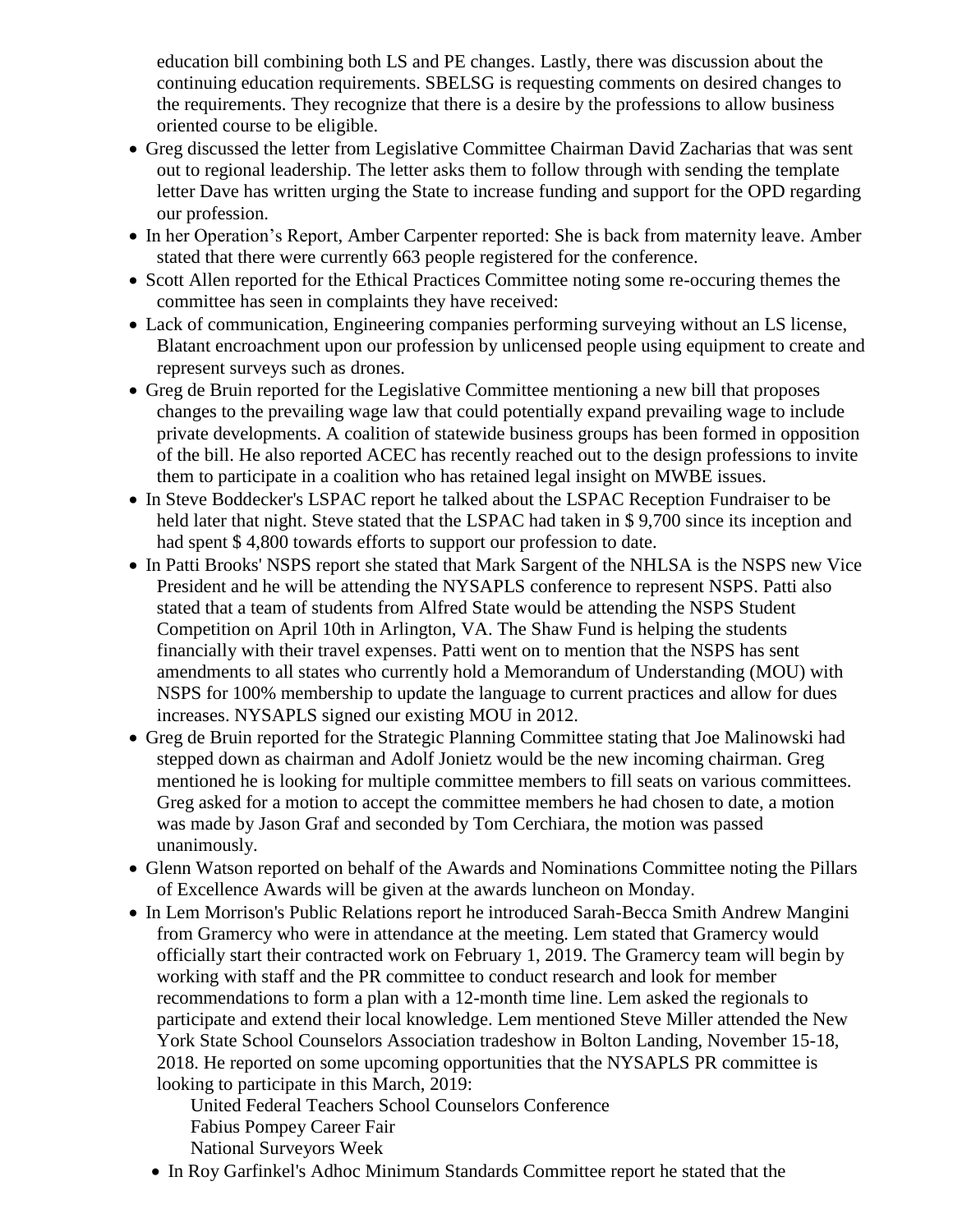committee was 90% through their first draft of the Minimum Technical Standards and that they hope to have a document to submit to the BOD in March.

- President de Bruin made a call for new business Roy Garfinkel stated that he would like the Board to consider issuing a special award to Darryl Moser for his years of dedicated service to Genesee Valley, NYSAPLS and the Conference Committee. Ken Stigner chairman of the Conference Committee then entered the meeting and also made a request that the Board recognize Darryl's dedication and years of service with an award. Roy made a motion to award Darryl with the Meritorious Service Award, Frank Ferrantello seconded the motion and it was passed unanimously by the Board.
- In Greg de Bruin's President's report he reported It would be Janice's last day working with HQ staff, Greg mentioned he conducted an exit interview with Janice. Greg suggested that work could be done to encourage better interaction with vendors at the conference in the future. Greg spoke about the Presidents Round Table session and the representatives from New Hampshire and Vermont had mention that they liked the way NYSAPLS runs its conference.
- Barb Marvin of the NYSAPLS Auxiliary thanked Amber, Heather, Ken and the Conference Committee for their excellent work on the conference. Barb also notified the Board that some of the Auxiliary members would be interested in attending some conference classes in the future and asked the Board to consider making that possible.
- Dan Marvin delivered the Education Summit Report noting Ranger School students, Alfred State students and Paul Smith's students had attended the conference. Dan mentioned Alfred replaced Uli Besemann with Nick Ford. Dan also stated Bob Kraatz and Mike Webb would be retiring from Paul Smith's and the Ranger School. Dan said that the students had enjoyed the Mentor Program.
- Amber Carpenter delivered the Annual Conference Registration Report noting we received about 40 walk-in registrations with an unofficial 704 registrations, 774 w/ exhibitors.
- In the Teller's Report Jon Thompson stated that the vote was tallied at 59 for and 8 against, passing the bylaws amendments.
- 38 ASC, 24 PSC, and 4 RS students total. \$25,000 in scholarships handed out this year.
- Tom Cerchiara is offering Emerging Technologies presentation for 1 CEU (March Meeting if available?)

Kaleb made a request for supplies, motion by Randy to approve, seconded by Brie. The motion passed.

## **Executive Vice President's Report**

- Randy ordering NSPS posters "get kids into surveying". He will provide the cost.

## **Vice President's Report**

- 2016-2019 audit
- March meeting location reservation

## **STANDING COMMITTEES**

Calibration Base Line (ad hoc): Randy needs to inspect bike path

Constitution & By-laws: nothing to report

Continuing Education: nothing to report

Ethics: nothing to report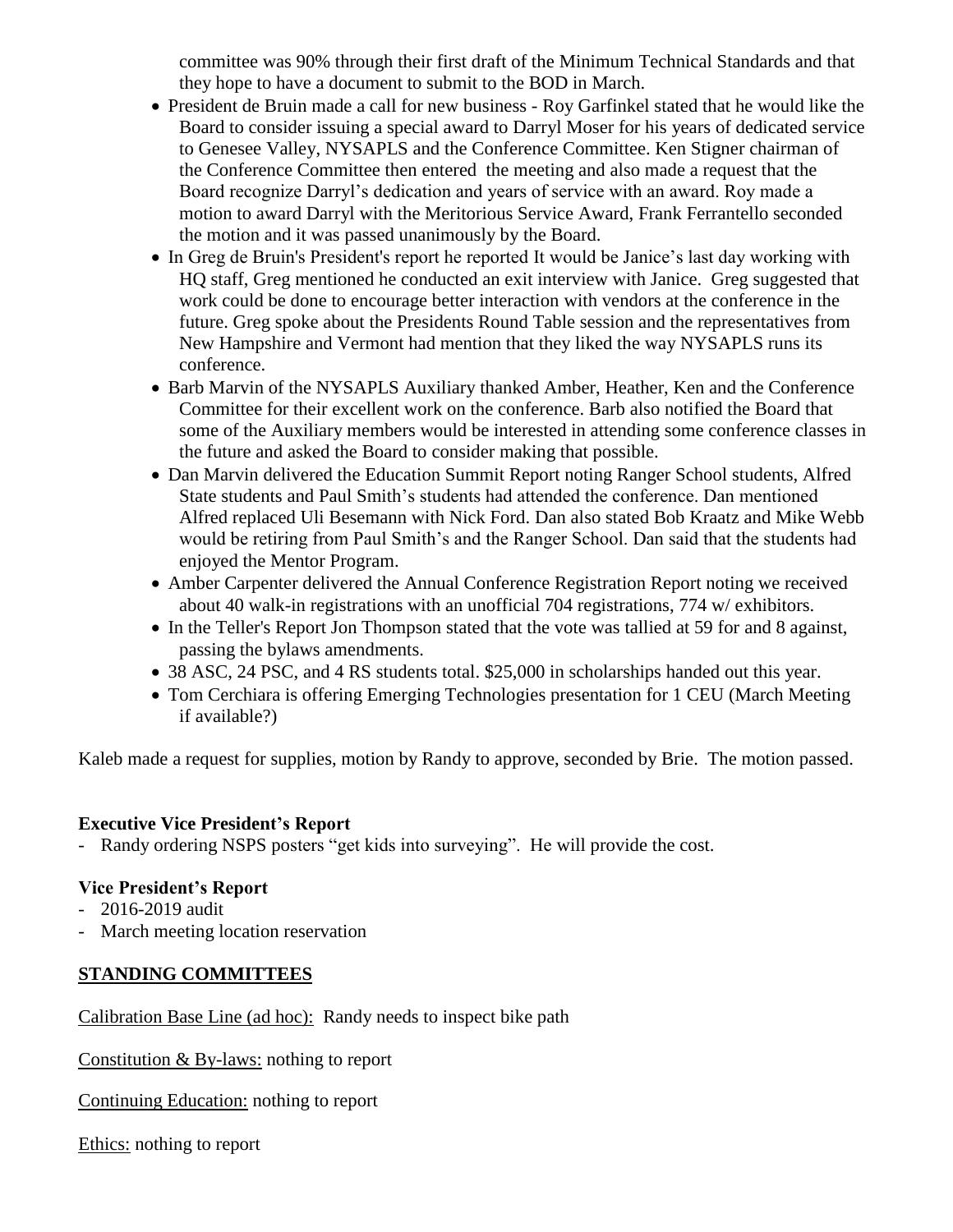Finance: nothing to report

Legislative: nothing to report

Program: nothing to report

Public Relations: nothing to report

Scholastic Development: nothing to report

Business Practice & Technical Information: nothing to report

Membership: nothing to report

Website: Chuck knows a person who does websites and he will ask for a price or input.

#### **Old Business** – none

#### **New Business** –

- ENYSLS Proprietor List. So far 6 responses have been received with update information.

- Next NYSAPLS BOD Meeting to be held Friday March 15th at the Embassy Suites at 86 E. Congress Street, Saratoga Springs, NY 12866 from 7:30 – 10:00 pm and is open to all members. There will be a cocktail/networking hour from  $5:30 - 6:30$  pm with a cash bar and a light dinner buffet from  $6:30 - 7:30$ pm preceding the meeting.

The next meeting of the ENYSLS Board of Directors will be held Thursday, March 14, 2019 at TBD.

The meeting was adjourned at 7:36pm with a motion from Brie Strom, and a second from Randy Paquin.

Notes Provided by Ralph Hill, PLS.

Respectfully Submitted, Dwayne Cooper ENYSLS Secretary

### **EASTERN NEW YORK SOCIETY OF LAND SURVEYORS, INC.**

| President: Kaleb Winters            | <b>Randel Paquin</b>                   | - 2019 | Lawrence O'Connor       | 2020 | <b>Chuck Lent</b>      | 2021 |
|-------------------------------------|----------------------------------------|--------|-------------------------|------|------------------------|------|
| Exec. Vice-President: Randel Paquin | James M. Vianna 2019                   |        | <b>Pat VanHaverbeke</b> | 2020 | <b>Lucas Bover</b>     | 2021 |
| Vice-President: Brie Strom          | Ralph Hill                             | 2019   | <b>Kaleb Winters</b>    | 2020 | <b>Brie Strom</b>      | 2021 |
| Secretary: Dwayne Cooper            | <b>Dwayne Cooper</b>                   | 2019   | <b>Richard Palmer</b>   | 2020 | <b>Nicholas Lehman</b> | 2021 |
| Treasurer: James Vianna             | <b>Past President - Kristin Darrah</b> |        |                         |      |                        |      |